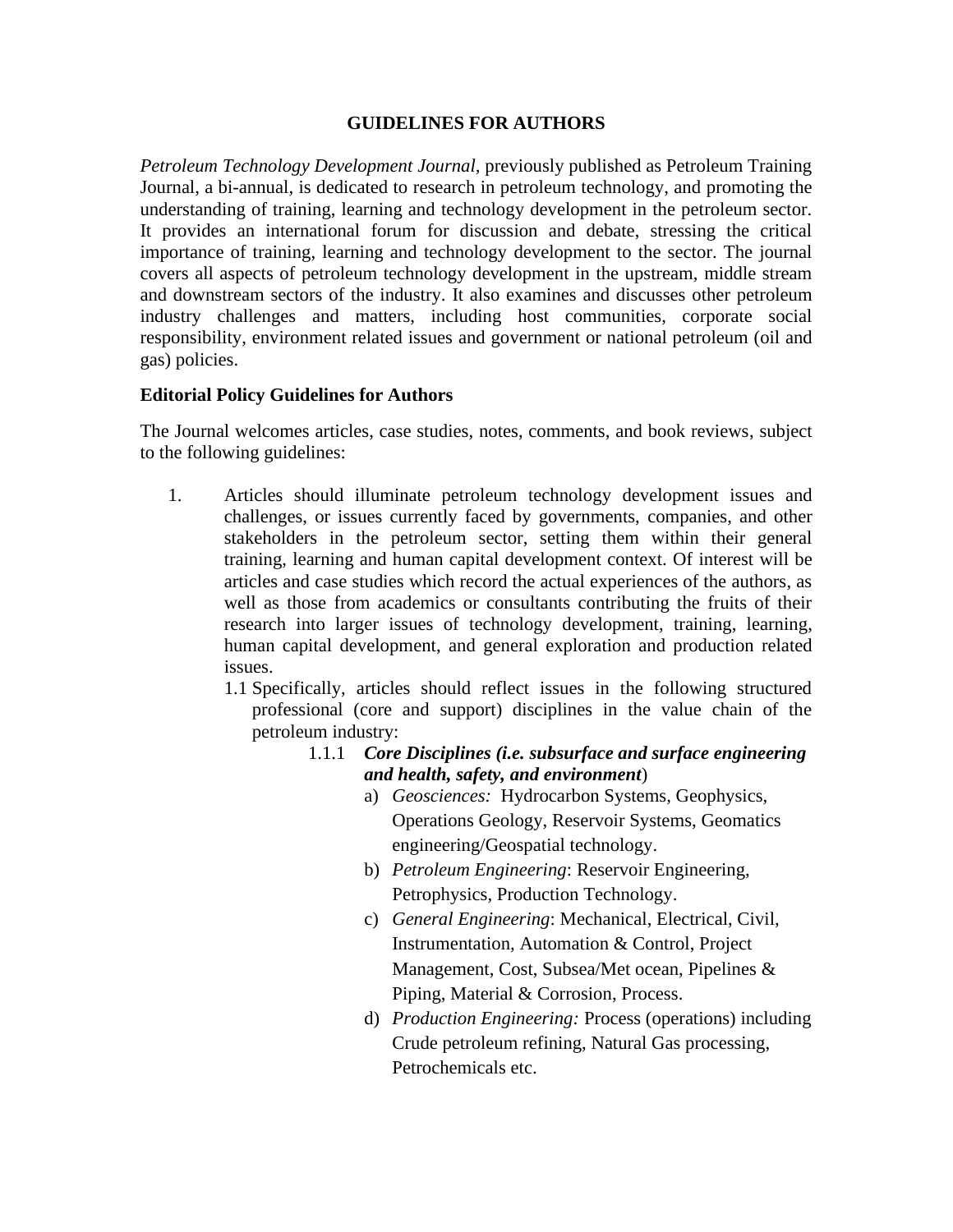- e) Maintenance Mechanical, Maintenance Electrical, Maintenance – Civil, Maintenance – Instrumentation, Automation & Control, Production Programming, Quality Control.
- f) *Health, Safety & Environment*: Occupational Health, Safety, and Environment.
- *1.1.2 Support Disciplines (i.e. people, finance, customers, and services)*
	- a) *Human Resource*: Attraction, Recruitment and Manpower Planning, Career, and Performance Management, Learning and Development, Compensation, and Benefits, Industrial and Employee Relations, Organizational Development.
	- b) *Information Technology*: Information systems, Telecommunications.
	- c) *Public Affairs*: Government Relations, Public Relations, Media Relations, Community Relations, Communications.
	- *d) Commercia*l: Strategy and Planning, Competitive Intelligence, Mergers and Acquisition, Petroleum Economics, Marketing
	- *e) Legal:* Transfer and acquisition of technology, Ownership, Leases, Exploration and Production, Arbitration, and Alternative Dispute Resolution, Contracting, Tax, Legislation.
- 2. Articles and case studies should not exceed 8,500 words in length. Exceptionally, where the nature of the topic warrants it, the Editorial Board will be prepared to consider longer articles and case studies. All articles and case studies should include a word count (including footnotes) on the title page.
- 3. The Editorial Board also welcomes the submission of shorter notes and comments of up to 3000 words on matters which are of interest to the journal's readers, but which do not lend themselves to full-length articles treatment.
- 4. The Editorial Board will not consider articles published or intended for publication elsewhere. Authors are expected to confirm that their articles have not been published and, will not be published elsewhere
- 5. The title and author of articles should be clearly indicated together with the brief personal details, postal and e-mail address that may be published with the article.
- 6. Authors of articles are asked to provide a brief head note or abstract of around 60 words describing the contents of their article.
- 7. All articles are refereed to ensure both accuracy and relevance. Authors may be asked to revise their articles before final acceptance. Authors should not submit plagiarized materials.
- 8. All materials for the journal must be in English. In special circumstance, articles written in any other language will be considered for translation and publication. Such articles when submitted to the Editorial Board, must be accompanied by a synopsis in English